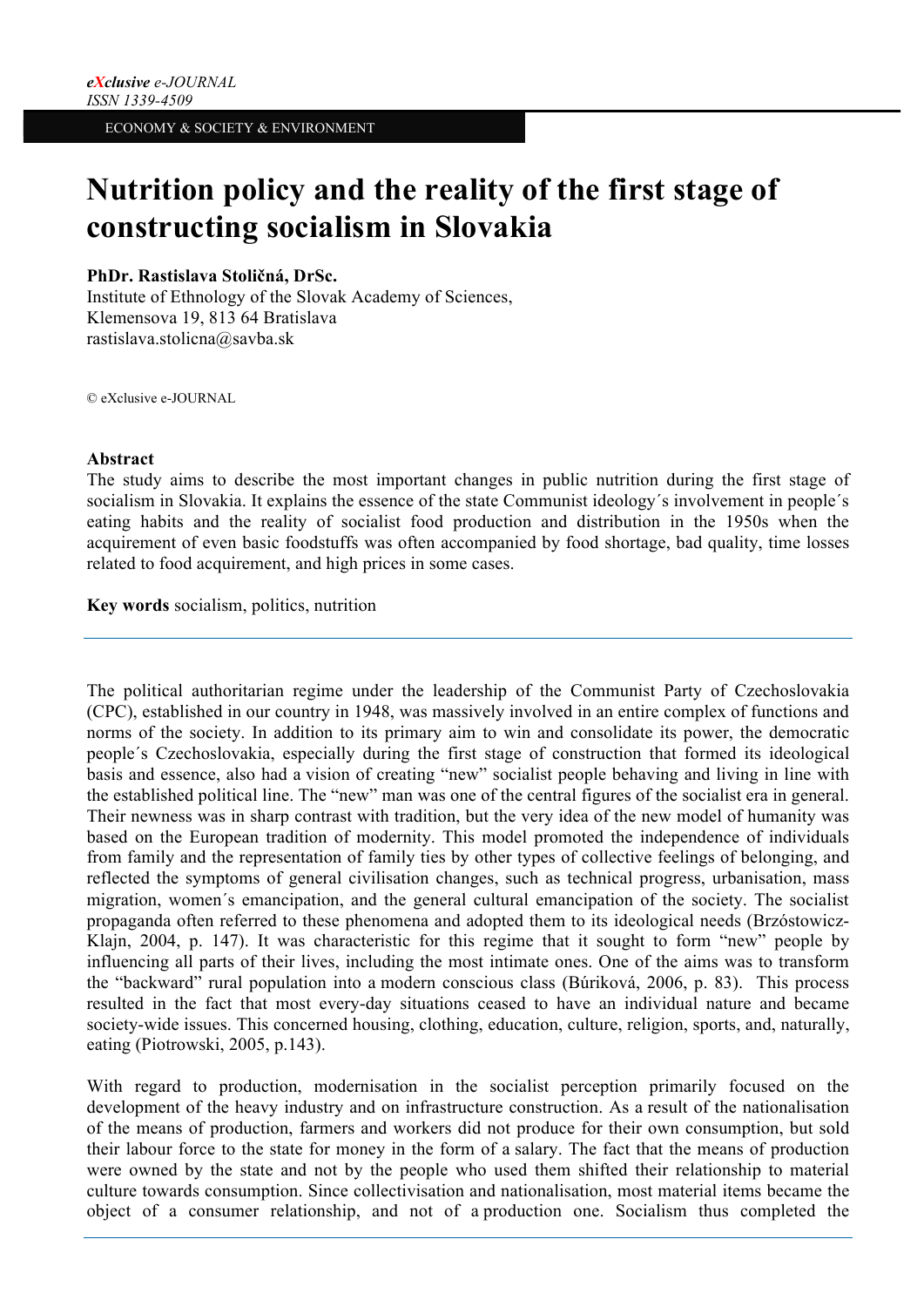consumption revolution in Slovakia. These changes in consumption were presented as gradual modernisation of the society and as a success of socialism (Búriková, 2006, p. 83). The level of consumption – its affluence or shortage – also formed people´s relationship towards the socialist regime. On one hand, increased consumption and the provision of people´s basic needs served the Communist Party to legitimise its power; on the other hand, the shortage of goods (especially basic foodstuffs) was reflected in their critical evaluation of the socialist reality (Miller, 1995, p. 15-16).

This work seeks to explain the most important changes in public nutrition during the first stage of socialism in Slovakia, as well as the substance of involvement of the state Communist ideology in eating habits, supported by testimonies published in contemporary scientific works.

In 1948, the leadership of the Communist Party of Czechoslovakia set out the directions and tasks of the agricultural and nutrition policy. These were closely linked to the collectivisation of agriculture, the building of farmers´ cooperatives, and the paternalist administrative and directive management of economy and of the society. The centralised production planning through the Ministry of Agriculture, the State Planning Authority, and agricultural offices at regional, district and local levels were supposed to restrict or eliminate the "decision-making of capitalists and small producers" (Hlavová, 2006, p.131– 143). However, a large part of farmers did not welcome the nationalisation of agricultural production with enthusiasm. Local authorities sought to force those who hesitated entering a cooperative by means of material support and promises, but also under various kinds of pressure, benefits scheduling, strict exaction of unfulfilled tasks, high taxes, firing of relatives from employment or schools, or by calling "kulaks" in the army work units (Lipták, 2000, p. 297).

Although the Communist propaganda was keen on accentuating the building successes of the nationalised industry and state agricultural cooperatives, the economic production sector failed to ensure sufficient supplies of products and foodstuffs to the population on the free market. As a result of this situation, the Communists were forced to introduce a food rationing system in the period from 01 January 1950 till 31 May 1953. Under this system, food rations were limited and allocated according to people´s age and occupation. The groups privileged by the regime, such as miners, metallurgists, the police, and Communist cadres, could benefit from increased rations on the controlled market in which they could purchase products in exchange for coupons. Some categories of people were excluded from the rationing system, such as senior officials, police and army officers from the 1st Czechoslovak Republic, owners of larger agricultural companies, trade licence holders, traders, etc. They could only purchase products on the free market for prices several times higher. Also smaller farmers who failed to meet the mandatory supplies of meat, milk and eggs, did not get coupons for sugar and other products. Members of bad-performing agricultural cooperatives that failed to ensure the set amounts of food supplies to the public sector were in a similar situation. The decree of the Ministry of Internal Trade also specified a group of self-suppliers – owners of land of over 0.5ha – who were not entitled to food coupons. The rationing coupon system was cancelled one day before the money exchange under which people could exchange their former money of up to 300 Czechoslovak crowns at a rate of 5:1, and higher amounts and deposits at a rate of 50:1 (Jirásek, Z.-Šůla, J., 1992, 16–20).

## **Attempts to change the nutrition of socialist people**

The death of J. V. Stalin in 1953 meant a turn towards greater interest in people´s living standards in the entire Soviet bloc. In 1951, the *Institute for the Research of People´s Nutrition* was established in Prague, and in 1953, an institute under the same name launched its activities in Bratislava.

The professional discourse on nutrition was similar to the one on other areas of life. It highlighted not only the big importance of nutrition for the society, but also its health impacts and, secondarily, its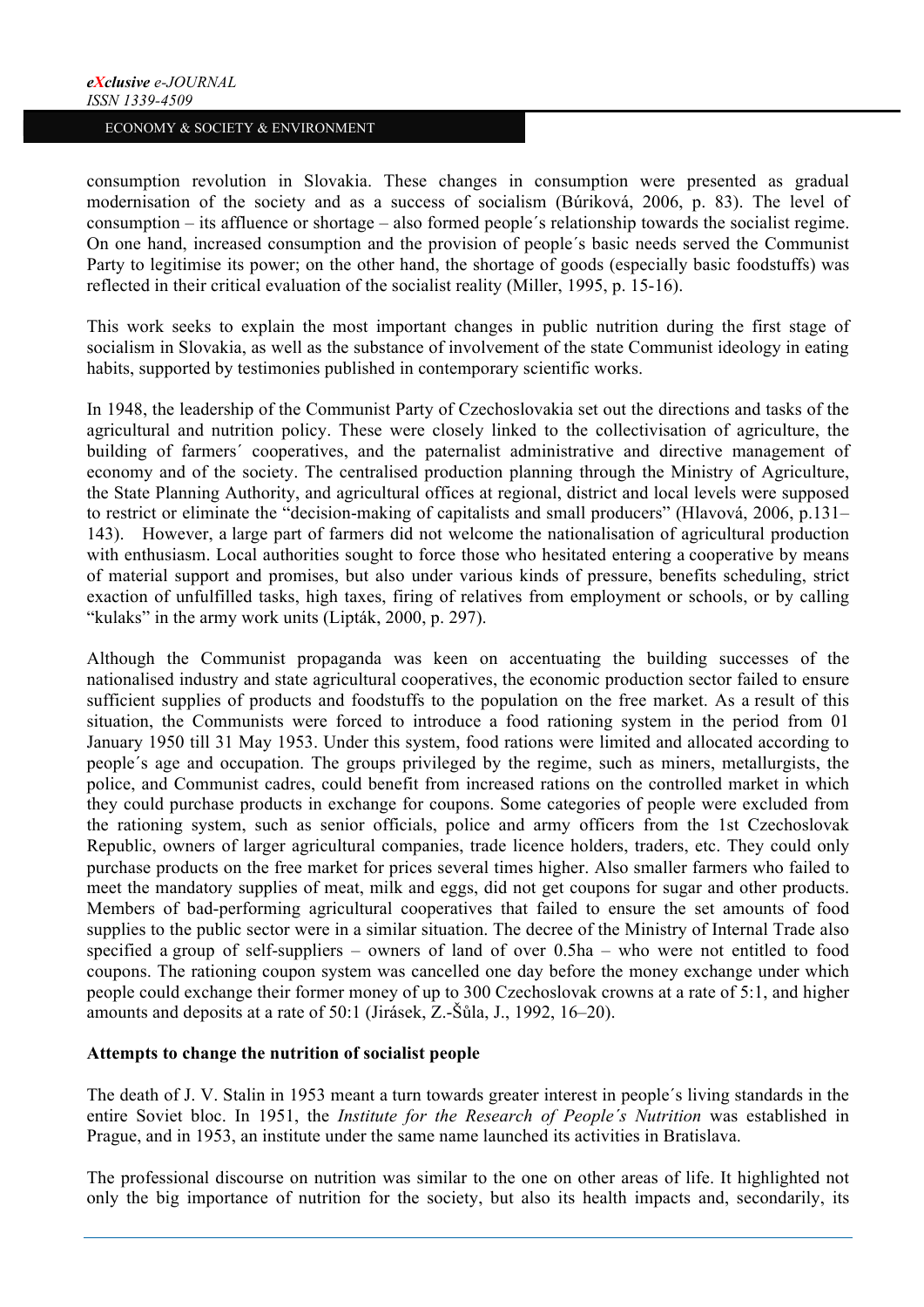economic aspects as a means to increase the productivity of people´s work. In the 1950s, the progress in food quality was also constantly accentuated as compared to the interwar period.

A general feature of contemporary expert nutrition studies was the faith that the new people´s democratic and later socialist society would bring a new life-style also in the field of nutrition by respecting the health needs of people without the desire of food producers to earn profits... *Nutrition manifested most clearly the class character of the old capitalist society, while the socialist system enables full respect for the biological aspects. Food ceases to be the subject of profit and becomes the means for a new socialist man to be healthy and fully efficient...* This is a quote from the resolution adopted at the working conference of the Association for Proper Nutrition in 1950. For most experts, especially for physicians, this meant that they could influence people´s eating habits to an extent that was previously unthinkable. The vision of a society managed by scientists was a synonym for socialism for many nutritionists in the 1950s (Franc, 2003, p. 25-29).

From the mid-1950s, Czechoslovakia launched a campaign in line with the changes in the nutrition policy, emphasising the benefits of new technologies and the need for a total transformation of people's eating habits. It was related to contemporary modernist ideas associated with the promotion of scientific knowledge in everyday life. The symbols testifying the importance of technical and biological sciences in the field of nutrition included, in particular, various kinds of processed food, especially intermediate products and different ways of food preservation. The professional and promotional materials constantly stressed that people´s distrust in such food does not have actual justification; on the contrary, such processed foodstuffs bring significant time savings. The growth of intermediate food products was also related to the process of "liberation" of socialist women from housework and with the development of common catering, i.e. forms of eating habits which, according to contemporary technocratic experts in proper nutrition, should be part of the socialist presence and later of the Communist future. It was envisaged to centralise production to a maximum extent possible, and to establish an intermediate product industry as a separate food industry sector. Despite all proclaimed benefits, the popularity of intermediate food products was not as their proponents had imagined. The reason behind, according to contemporary experts, was the ignorance of the economic importance of time in preparing meals at home (Hrubá, 1964, p. 121). Greater dissemination of intermediate products in the countryside was prevented by the problem related to their distribution, storage, prices, and traditional eating habits.

The technical and technological development in the field of nutrition was also accompanied by a planned shift to automated, continuous food production with high production hygiene as one of the expected positive results. The issue of suitable food packages, especially for meat, fat and milk, was of special interest (Kocián, 1951, pp. 69–70, 98–100, 123–125).

Besides technological problems, the situation was complicated by the fact that compared to more developed countries the purchase of food constituted a significant burden for Czechoslovak citizens. Economists explained this situation by the fact that other living costs, such as the costs of housing, healthcare, culture and taxes, were lower compared to capitalist countries. The high proportion of food costs, however, led to a situation where most households considered proper and healthy nutrition which was extremely expensive a luxury. People mostly criticised the high prices of meat, exotic fruit and butter.

Nutritionists therefore sought to manipulate the public opinion in order to improve the conditions of public nutrition. They promoted cost advantageous foodstuffs to increase their consumption. For example, in times of insufficient consumption of milk and milk products or eggs, they stressed the low prices of this rich source of animal proteins. One of the leitmotifs of promoting a healthy diet, in addition to variety, was the need for moderation due to enormous increase in fat and sugar consumption mainly as a result of the food coupon system. The public catering system offered another possibility for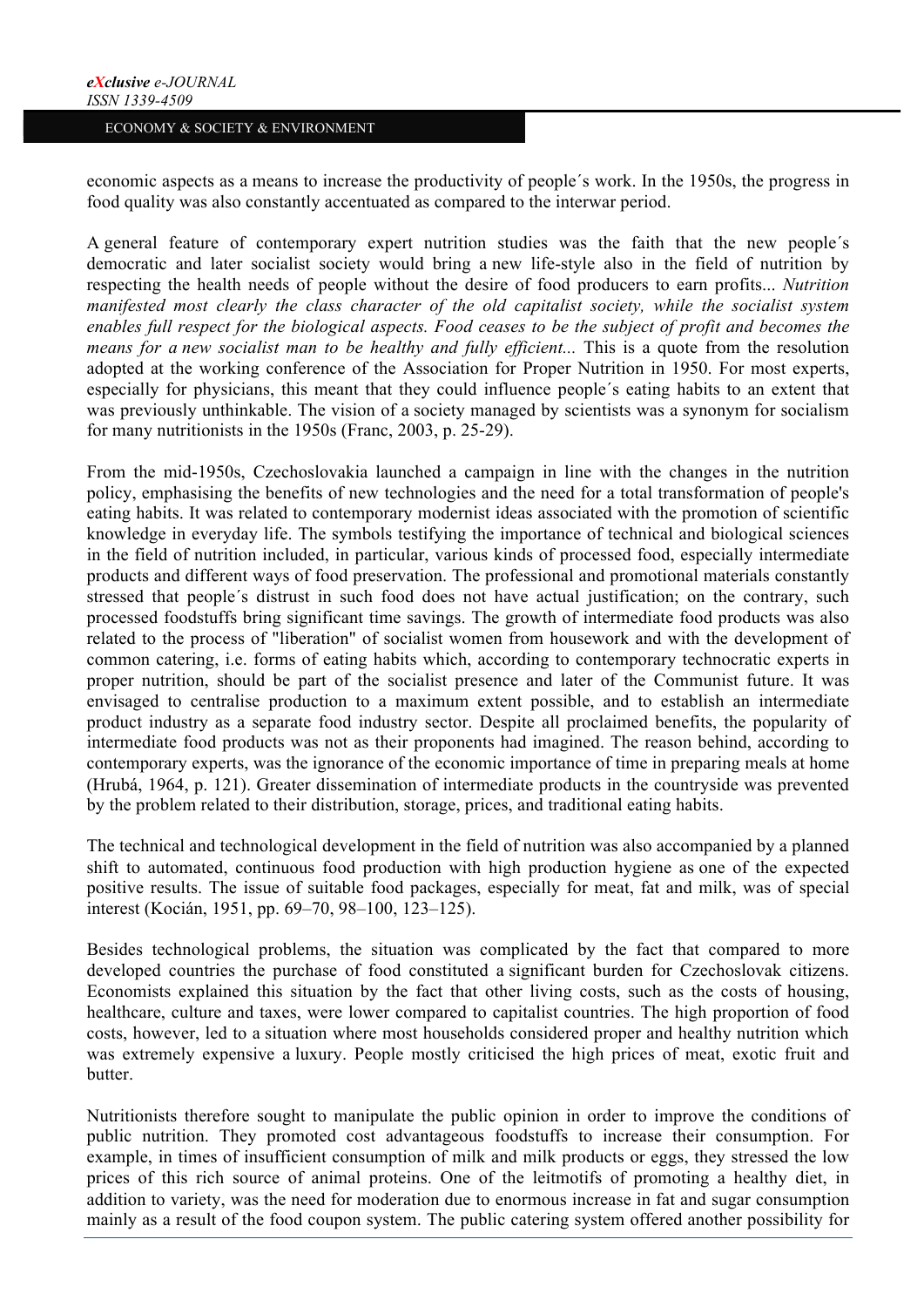food price manipulation and constituted one of the priority efforts of those advocating proper nutrition in the 1950s. Public catering was to become the main source of positively influencing the eating habits of the general public.

In spite of the awareness raising efforts, the majority of the population continued to maintain the traditional concept of "good" food, which was also acknowledged by nutrition researchers. The quality of meals in many households was negatively influenced by the typical socialist economic phenomenon: households' long-term savings to buy a car, a motorcycle, electrical appliances, a weekend-house, a flat. etc. which were very expensive considering the earnings in the socialist Czechoslovakia (Franc, 2003, pp. 30, 169-183).

## **Results of the contemporary research in the nutrition of Slovak citizens**

In the mid-1950s, public nutrition was studied by the researchers from the People´s Nutrition Institute in Bratislava. The results obtained under the leadership of MUDr. Juraj Budlovský (1960) offer a large amount of data documenting the socialist reality in the field of nutrition. The part analysing the contents of menus in examined families represents a relevant source of information. The following facts summarise the findings:

Lunches and dinners, and especially lunches, were very different in urban and rural areas with regard to quality. A lunch in an urban area usually consisted of several courses with various kinds of soups, meat meals, stews and flour dishes. In the countryside, certain, mainly typical regional dishes were served several times a week or even constantly throughout the week, except Sunday. This eating stereotype was the main differences between towns and the countryside, and was present all over Slovakia. People in towns ate less, but more frequently; the menus were more varied and balanced, and special attention was paid to regularity and food preparation. The biggest problem of nutrition in the countryside, especially in the northern regions, was a limited number of basic foodstuffs: cereals, potatoes, sauerkraut, and milk, i.e. foodstuffs (other than milk) containing carbohydrates which, with the low consumption of meat and eggs, had small protein content. The meals were therefore rather unbalanced in terms of nutrients. These results are very similar to those obtained in Czechoslovakia in the 1930s (Pelc, 1940), during the economic crisis. This means that not even after seven years of the building of socialism could one witness a positive turn in the quality of nutrition of the rural population.

Interesting information on the given period can also be found in the part of the book by J. Budlovský which analyses the economic factors of public nutrition, especially those related the distribution of foodstuffs. This part of the book presents a number of important facts. In the first half of the 1950s, it was mainly the lack of distribution of some basic foodstuffs in Slovakia: cream, curd, fresh meat, fruits, and vegetables. The production and distribution sectors were not even able to ensure nutrition for babies in the form of milk powder. Another problem was the imbalanced distribution between urban and rural areas; some basic foodstuffs (bread, for example) were not distributed to rural grocery stores at all, or only sporadically. As evidenced by ethnographic research, this situation persisted in the next years (Markuš, 1956, pp. 283–324). In addition to insufficient and often inadequate food supplies, also other negative factors influenced the eating habits in the countryside, such as insufficient networks of grocery stores, or seasonal character of foodstuffs due to which the contemporary distribution was not able to satisfy people´s needs, i.e. to ensure enough fish during fasting periods, or enough butter, curd, eggs, meat, and fruit during festive days, etc. On the other hand, sugar consumption largely increased, which was considered a positive result, but from the point of view of proper and healthy nutrition it was rather seen as a negative condition with long-term health consequences on the Slovak population. It is apparent that the research in public nutrition in 1955/1956 did not bring very optimistic results, but rather the opposite. In the concluding part of his book, J. Budlovský therefore presented some proposals to improve this situation.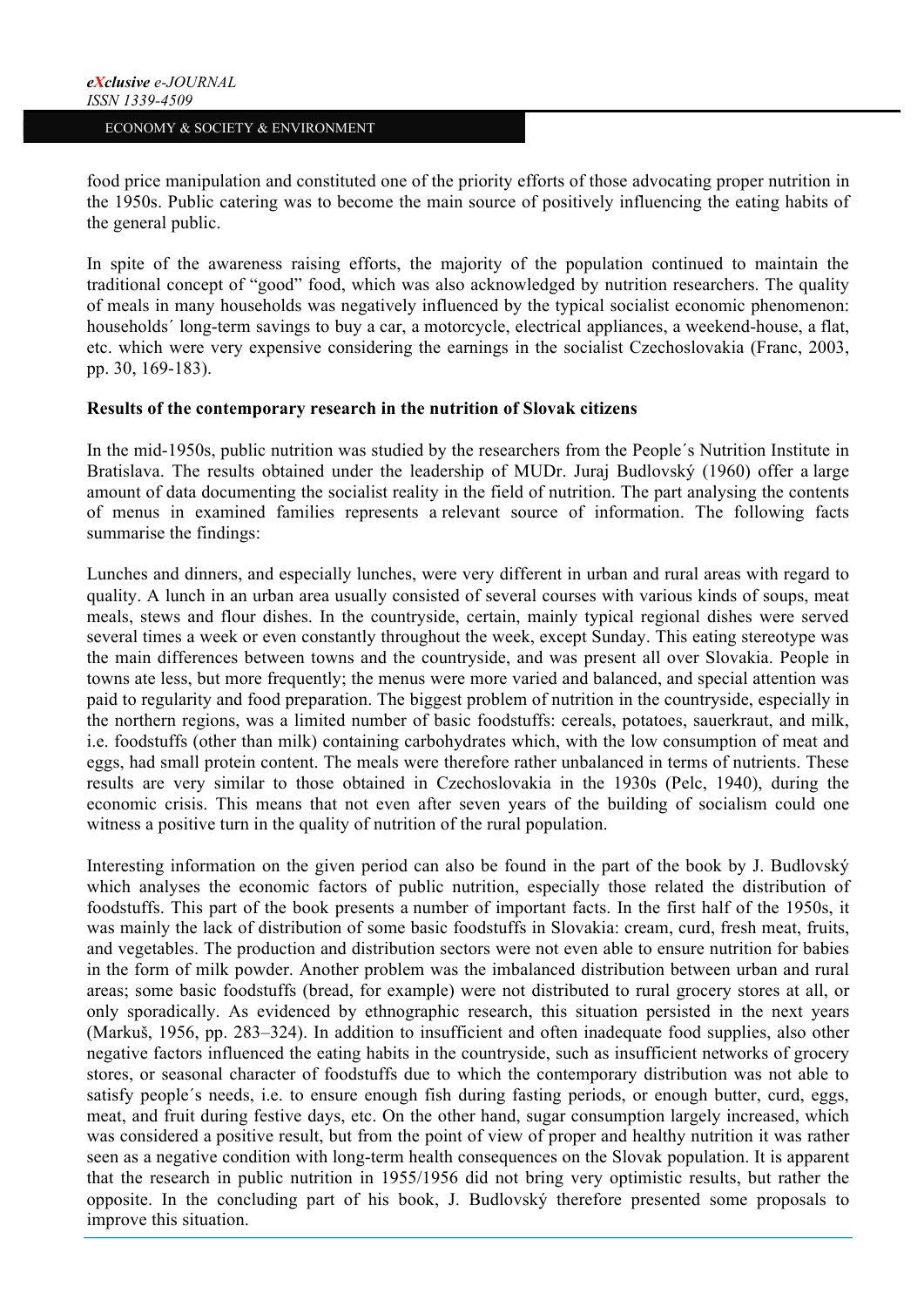In spite of sincere efforts of mainly scientists seeking to ensure availability, nutrition balance, variety, health and safety of foodstuffs, the reality of socialist food production and distribution in the 1950s did not reach the quality claimed by the regime. The acquisition of basic foodstuffs was often associated with feelings of discomfort in people – due to the lack of foodstuffs and their bad quality, loss of time related to food acquirement, and high prices in some cases. Naturally, these facts had a negative impact on the nutrition models of people, as families were often forced to improvise in the preparation of meals, to replace foodstuffs with those of lower quality, or often eat the same meals throughout the week.

These conditions gradually improved in the period from the 1960s to the 1980s, but food production and distribution in the socialist Czechoslovakia never attained the level of developed capitalist countries connected to the globalised market. Consumption researchers (Slater, 2004, Miller, 2005) therefore note that one of the key failures causing the fall of the socialist regime was the failure to satisfy the everyday needs of people.

*This article was prepared for VEGA project 2/0001/13 " Eating patterns of the population of Slovakia during the period of socialism".*

### **References**:

BRZÓSTOWICZ-KLAJN, M., 2004: Rodziny i domu obraz . In Lapiński,Z., Tomasik,W.(eds.): *Slownik realizmu socjalisticznego.* Kraków.

BUDLOVSKÝ, J., 1960: *Stav výživy obyvateľstva na Slovensku. Výsledky výskumu v zimnom a jarnom období 1955/1956.* Bratislava: Vydavateľstvo SAV.

BÚRIKOVÁ, Z., 2006: Spotreba a výskum reálne existujúceho socializmu*.* In *Etnologické rozpravy,* No. 2, pp. 81–91.

FRANC, M., 2003: *Řasy, nebo knedlíky? Postoje odborníků na výživu k inovacím a tradicím v české stravě v 50. a 60. letech 20. století*. Prague.

HLAVOVÁ,V., 2006: Rok 1948 – rok zlomu v agrárnej politike štátu. In J. Pešek a kol.: *Kapitolami najnovších slovenských dejín.* Bratislava.

HRUBÁ, M., 1964: Polotovary v naší kuchyni. In *Výživa lidu*, 19, No. 8.

JIRÁSEK,Z. – ŠŮLA,J.(1992): *Velká peněžní loupež v Československu 1953 aneb 50:1.* Prague.

KOCIÁN, L.(1951): Obaly na potraviny. In *Výživa lidu,* 6, No. 3–5.

KRŠEK, J.(2010): *Roľníci v dobe socializmu. Takto sme žili.* Bratislava.

LIPTÁK, Ľ.(2000): *Slovensko v 20. storočí*. Bratislava: Kalligram, 2000.

MARKUŠ, M.(1956):: Ľudová strava. In: *Banícka dedina Žakarovce*. Bratislava: Vydavateľstvo SAV.

MARKUŠ, M.: *Ľudová strava na Horehroní*. Kandidátska dizertačná práca NÚ SAV.